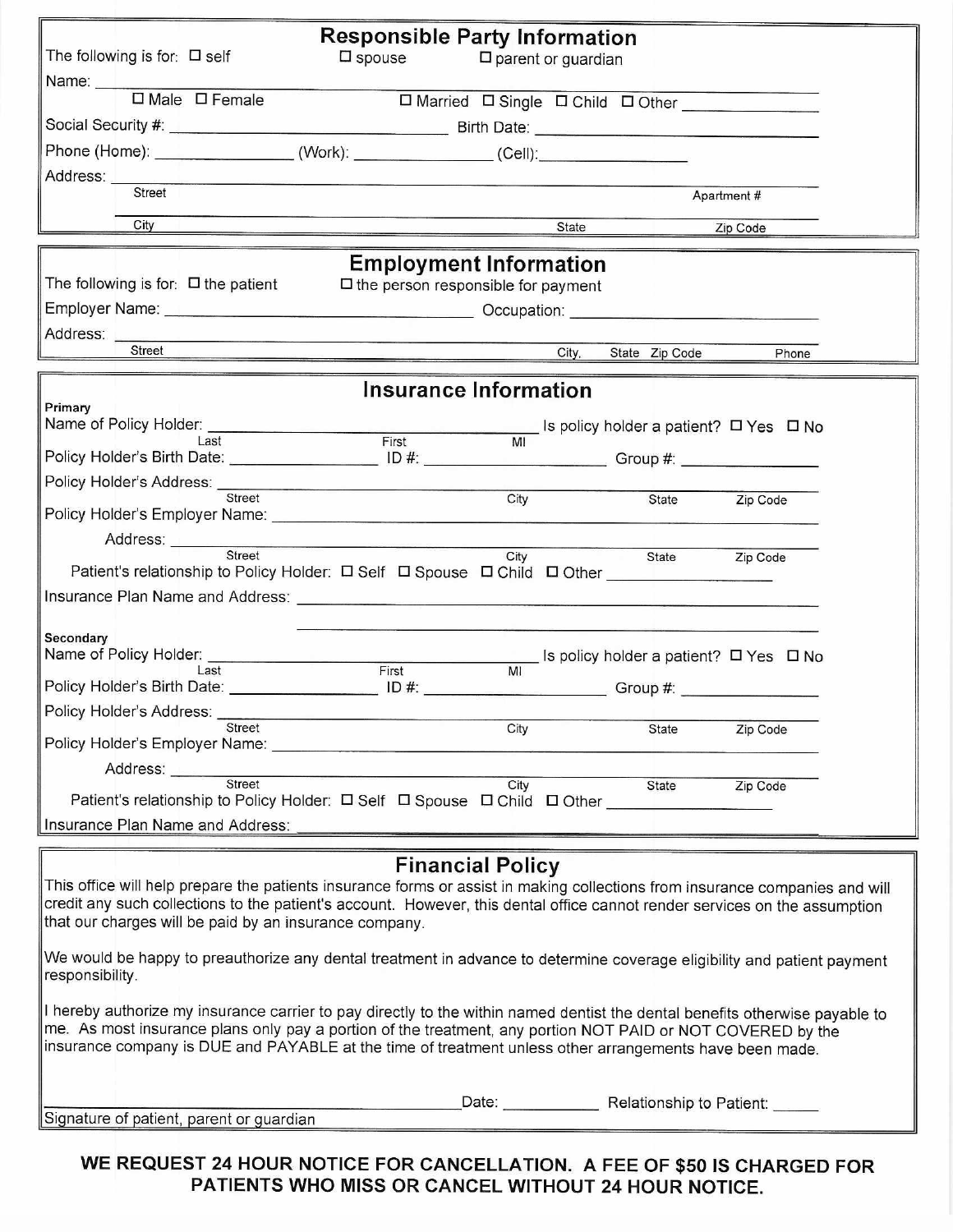# **Medical Health History**

Have you ever had any of the following medical issues? Please check those that apply.

| Anemia                                                                                                                                                                                    | <b>Heart Attack/Stroke</b> | Pregnancy/Trying           |  |  |  |  |
|-------------------------------------------------------------------------------------------------------------------------------------------------------------------------------------------|----------------------------|----------------------------|--|--|--|--|
| Arthritis                                                                                                                                                                                 | <b>Heart Disease</b>       | due date                   |  |  |  |  |
| <b>Artificial Joints</b>                                                                                                                                                                  | <b>Heart Murmur</b>        | Tuberculosis               |  |  |  |  |
| <b>Acid Reflux</b>                                                                                                                                                                        | <b>Hepatitis</b>           | <b>Tumors</b>              |  |  |  |  |
| Asthma                                                                                                                                                                                    | Herpes/Fever Blisters/HPV  | <b>History of Fosamax</b>  |  |  |  |  |
| <b>Blood Disease</b>                                                                                                                                                                      | High Blood Pressure        | (history of bisphoshonate) |  |  |  |  |
| Cancer                                                                                                                                                                                    | HIV/AIDS                   |                            |  |  |  |  |
| <b>Diabetes</b>                                                                                                                                                                           | <b>Kidney Disease</b>      |                            |  |  |  |  |
| Drug Abuse                                                                                                                                                                                | <b>Liver Disease</b>       |                            |  |  |  |  |
| Dry Mouth                                                                                                                                                                                 | <b>Mental Disorders</b>    |                            |  |  |  |  |
| Epilepsy                                                                                                                                                                                  | <b>Nerve Disorders</b>     |                            |  |  |  |  |
| <b>Excessive Bleeding</b>                                                                                                                                                                 | Pacemaker                  |                            |  |  |  |  |
| Fainting/Dizziness                                                                                                                                                                        | Radiation/Chemotherapy     |                            |  |  |  |  |
| Do you have any Allergies?<br>No<br>Are you taking a blood thinner? Yes<br>Do you take Aspirin daily? Yes<br>No<br>Are you under medical treatment at this time? Yes $ $   No  <br>Phone: |                            |                            |  |  |  |  |
| <b>Dental Health History</b>                                                                                                                                                              |                            |                            |  |  |  |  |
| Have you had any of the following dental issues? Please check those that apply:                                                                                                           |                            |                            |  |  |  |  |
| teeth grinding/clenching<br>Mouth ulcers<br><b>Bleeding gums</b>                                                                                                                          |                            |                            |  |  |  |  |
| <b>TMJ Disorder</b><br>Sinus problems<br>Reaction to local anesthetic                                                                                                                     |                            |                            |  |  |  |  |
|                                                                                                                                                                                           |                            |                            |  |  |  |  |
| Do you chew tobacco? Yes $\vert$ No $\vert$ Smoke? Yes $\vert$ No $\vert$                                                                                                                 |                            |                            |  |  |  |  |
| To the best of my knowledge all of the preceding answers and information provided and true and                                                                                            |                            |                            |  |  |  |  |

o the best of my knowledge all of the preceding answers and information provided and true and correct. If I ever have a change in my health, it is my responsibility to inform the doctors at the next appointment.

Please Print Name

Signature of patient, parent or guardian Date of the Date Date